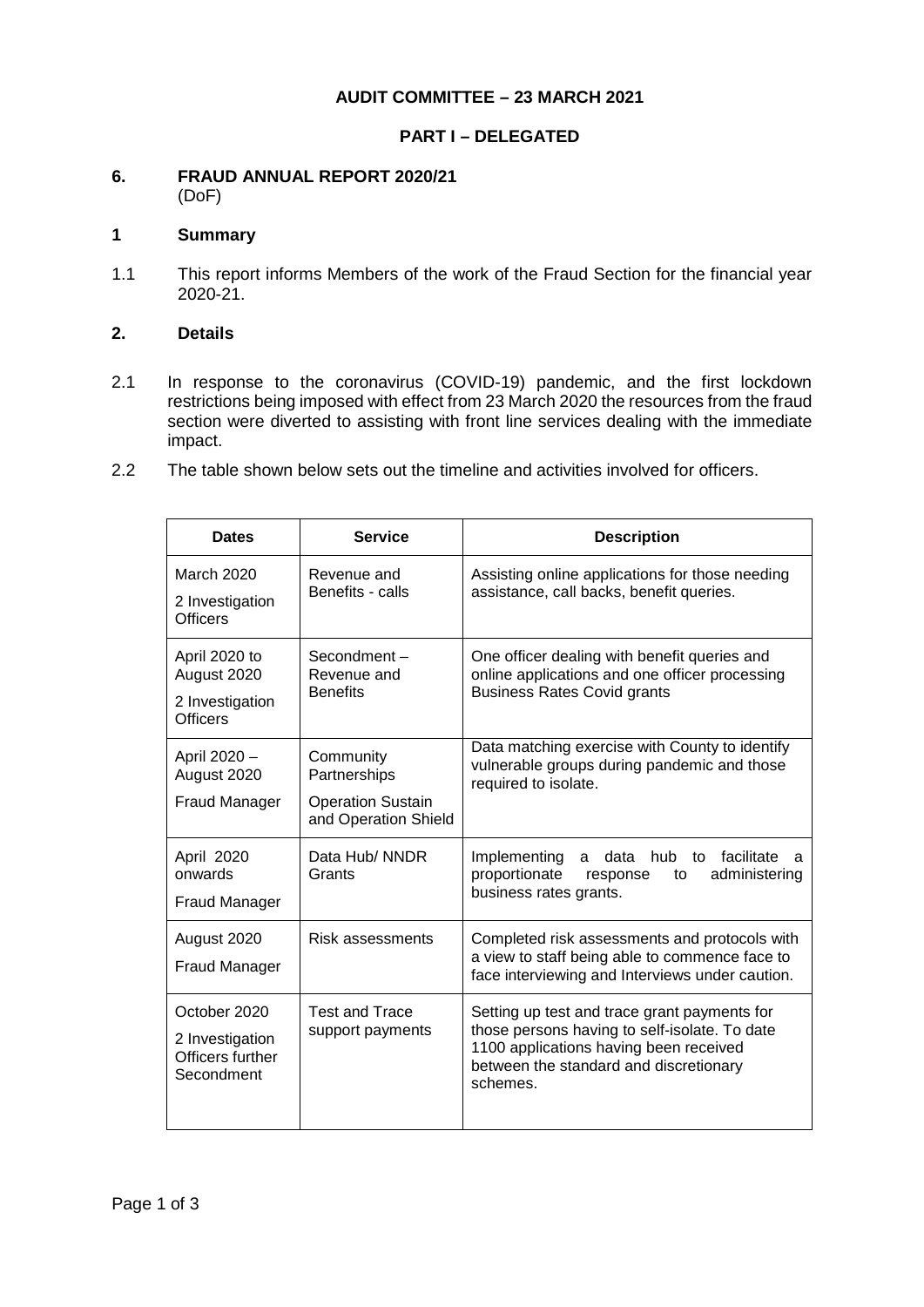| October $2020 -$<br>to date<br>Fraud Manager  | Project work          | Supporting the customer experience strategy                                           |
|-----------------------------------------------|-----------------------|---------------------------------------------------------------------------------------|
| December 2020<br>$-$ to date<br>Fraud Manager | <b>Recovery Group</b> | Recovery and Silver group                                                             |
| All – March 2020<br>-to date<br>All           | Various               | Processing FOI requests, DWP intelligence<br>checks, referrals, Intelligence requests |
| December 2020<br>$-$ to date<br>Fraud Manager | <b>SPD Review</b>     | Collating data for SPD review.                                                        |
| December 2020<br>- to date<br>Fraud Manager   | <b>NFI</b>            | Collating data for National Fraud Initiative -<br>data matching.                      |

- 2.3 COVID-19 has facilitated new opportunities for criminals. Many current and emerging risks are identified from a number of sources including the National Anti-Fraud Network (NAFN) and other law enforcement agencies. By raising awareness, we can prevent some of the most vulnerable in our communities from falling victim to Fraud. These threats are also disseminated to relevant Council staff.
- 2.4 The fraud team continue to play an important role in assisting other enforcement agencies to prevent and detect crime and protect the public purse. The team are the Single Point of Contact in the Council for the Department for Work and Pensions (DWP) fraud investigation team and also for other enforcement agencies including the Police, UK Border Agency and other Local Authorities.
- 2.5 Operation Sustain referred to in the table above was a Hertfordshire wide initiative to define – in collaboration with health and third sector partners – the population cohort who were not captured by SHIELD, but had an associated vulnerability meaning they required support / supplies to maintain their isolation and health. We utilised emergency legislation to match data from internal records across the Council using algorithms' with that of stakeholders and organisations such as NHS, Carers in Herts, CVS, Age UK, housing providers and Herts CC.

From the resulting data an additional 6000 vulnerable residents within the district being identified we were able to provide support during lockdown and beyond. The support included specific financial and practical support, emotional help, medical and health advice.

2.6 Data mining has now commenced for the 2021 Single Persons Discount review (SPD). Data matching/mining allows us to better target existing and new frauds with increased volume and frequency of data. Embracing new technologies and techniques improves detection. SPD is available to Council Tax payers who are the only countable adult, over the age of 18, living at their property. People who qualify for the discount have their Council Tax bill reduced by 25%. We match Council Tax records against a variety of other data and identify addresses where the householder is in receipt of Single Persons Discount on the basis that they live alone yet intelligence suggests there is at least one other person aged 18 or over in the household.